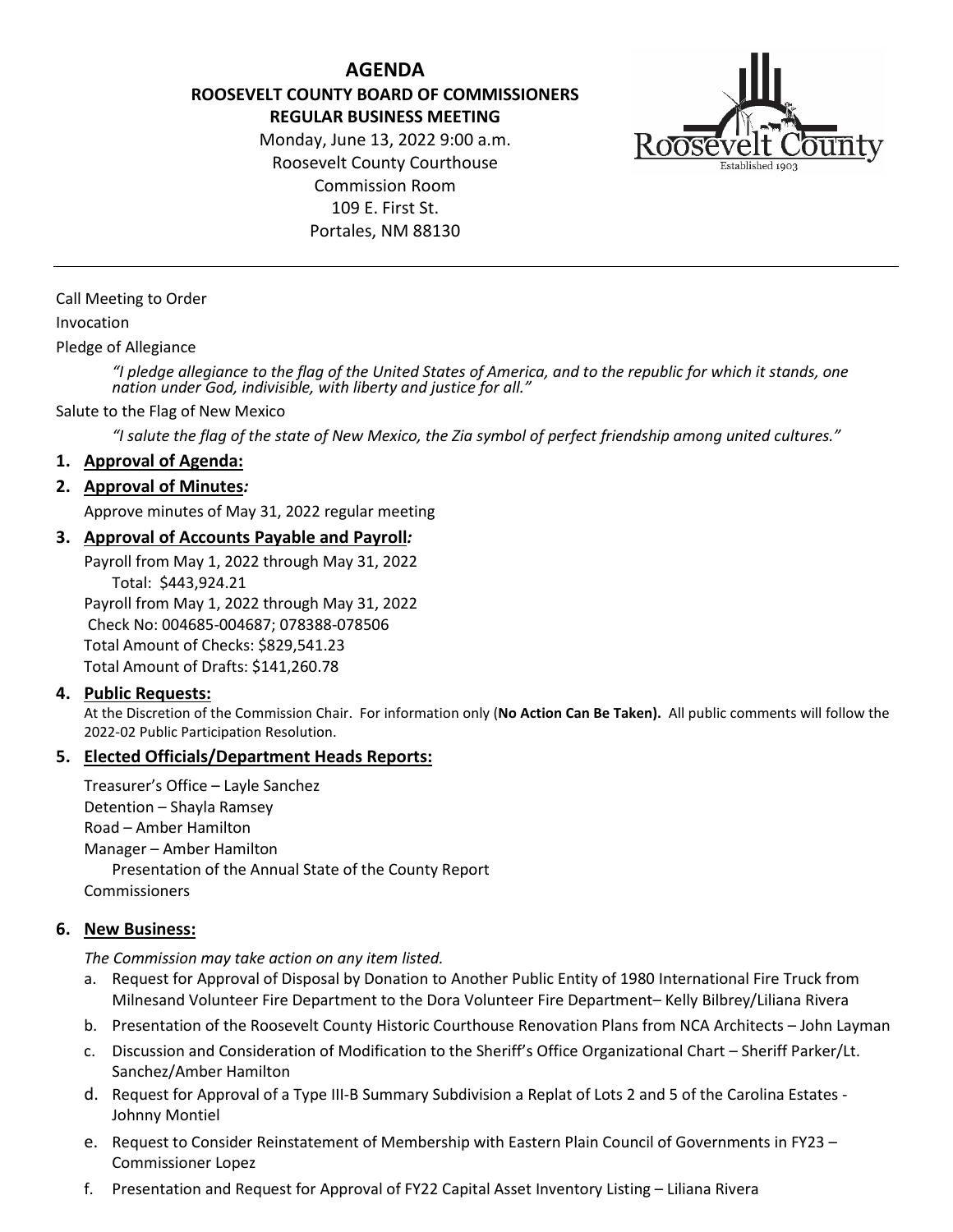- g. Designation of Two Commissioners to Participate in the FY22 Financial Audit Meetings Liliana Rivera
- h. Request for Approval for the Treasurer to Transfer \$1,000,000 into the State Required Reserve Account Amber Hamilton
- i. Request for Approval for the Treasurer to Transfer up to \$1,000,000 into the Designated Special Reserve for Capital Improvements – Amber Hamilton

**Recess – Board of Commission Convene – Board of Canvass** Canvass Board for the 2022 Primary Election – Mandi Park **Adjourn – Board of Canvass Reconvene – Board of Commission**

### **7. Procurements – Contracts - Agreements:**

- a. Request for Approval of Agreement with Department of Finance and Administration Fund Appropriation Project Award 22-ZG9101 for \$150,000 to Purchase and Equip Roosevelt County Sheriff's Office Fleet – Liliana Rivera
- b. Request for Approval to Submit the FY23 CDWI Grant Funds Application for \$2,947 with the State of NM Dept. of Transportation – Liliana Rivera
- c. Request for Approval of Renewal and Sixth Amendment to the Agreement for Comprehensive Health Care Services at the Roosevelt County Detention Center – Amber Hamilton
- d. Request for Approval of Award of ITB 2022-06 Crushed Caliche Materials for Roosevelt County Road Department – Liliana Rivera
- e. Request for Approval of Contract Renewal with Doerr & Knudson for Legal Services Amber Hamilton/Commissioners

#### **8. Resolutions – Ordinances – Proclamations**

- a. Consideration of Resolution 2022-22 Participation in Local Government Road Fund Program Administered by New Mexico Department of Transportation (COOP)– Amber Hamilton
- b. Consideration of Resolution 2022-23 Participation in Local Government Road Fund Program Administered by New Mexico Department of Transportation (CAP) – Amber Hamilton
- c. Consideration of Resolution 2022-24 Committing a Portion of Roosevelt County Opioid Settlement Funds for the Purpose of Establishing a Regional Behavioral Health Facility in Eastern New Mexico – Amber Hamilton/Commissioners
- d. Consideration of Resolution 2022-25 Authorizing Roosevelt County to Pick-up Seventy-five Percent of the PERA Municipal Police Plan 5 Member Contributions –Shawn Andrus
- e. Consideration of Resolution 2022-26 Authorizing Roosevelt County to Pick-up Seventy-five Percent of the PERA Municipal General Plan 2 Member Contributions –Shawn Andrus
- f. Consideration of Resolution 2022-27 Continuing the Declaration of an Exceptional Drought and Fire Danger Emergency in Roosevelt County – Commissioners
- **9. Executive Session:** Pursuant to 10-15-1 N.M.S.A. (1978) H (2) limited personnel matters and (7) attorney-client privileged information pertaining to threatened or pending litigation, specifically Hernandez vs. Roosevelt County, Taylor vs. Roosevelt County, Porter vs. Roosevelt County, Aguilar vs. Roosevelt County, Padilla vs. Roosevelt County, and to discuss attorney- client privileged information relating to pending or threatened litigation and/or limited personnel matters.
	- a. Any action necessary as a result of the closed executive session.

## **10. Media Communication**

## **11. Adjourn.**